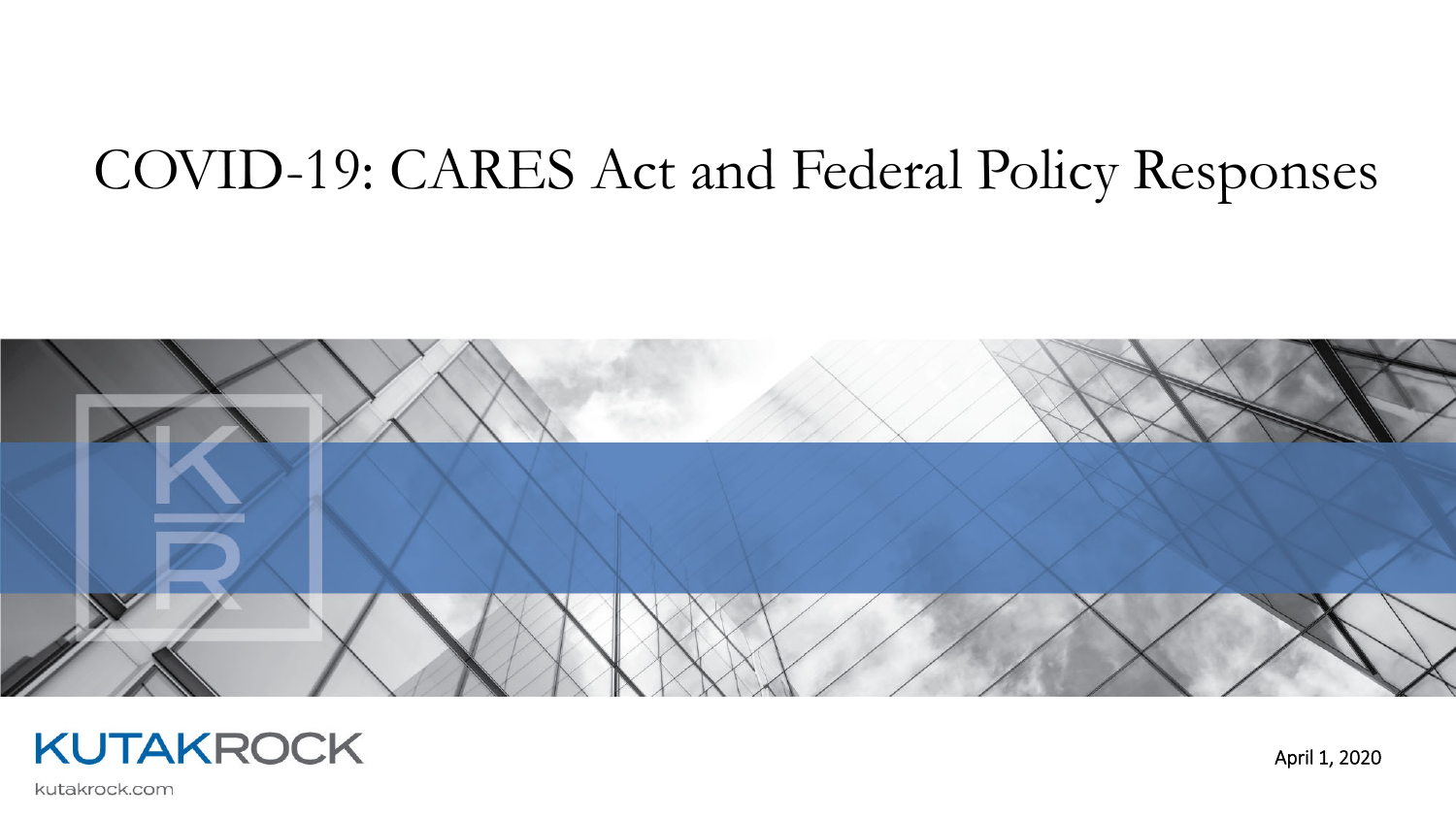## Three-Phase Federal Response to the COVID-19 Pandemic



Sources: The Wall Street Journal, The Washington Post, Congress.gov.

**KUTAKROCK**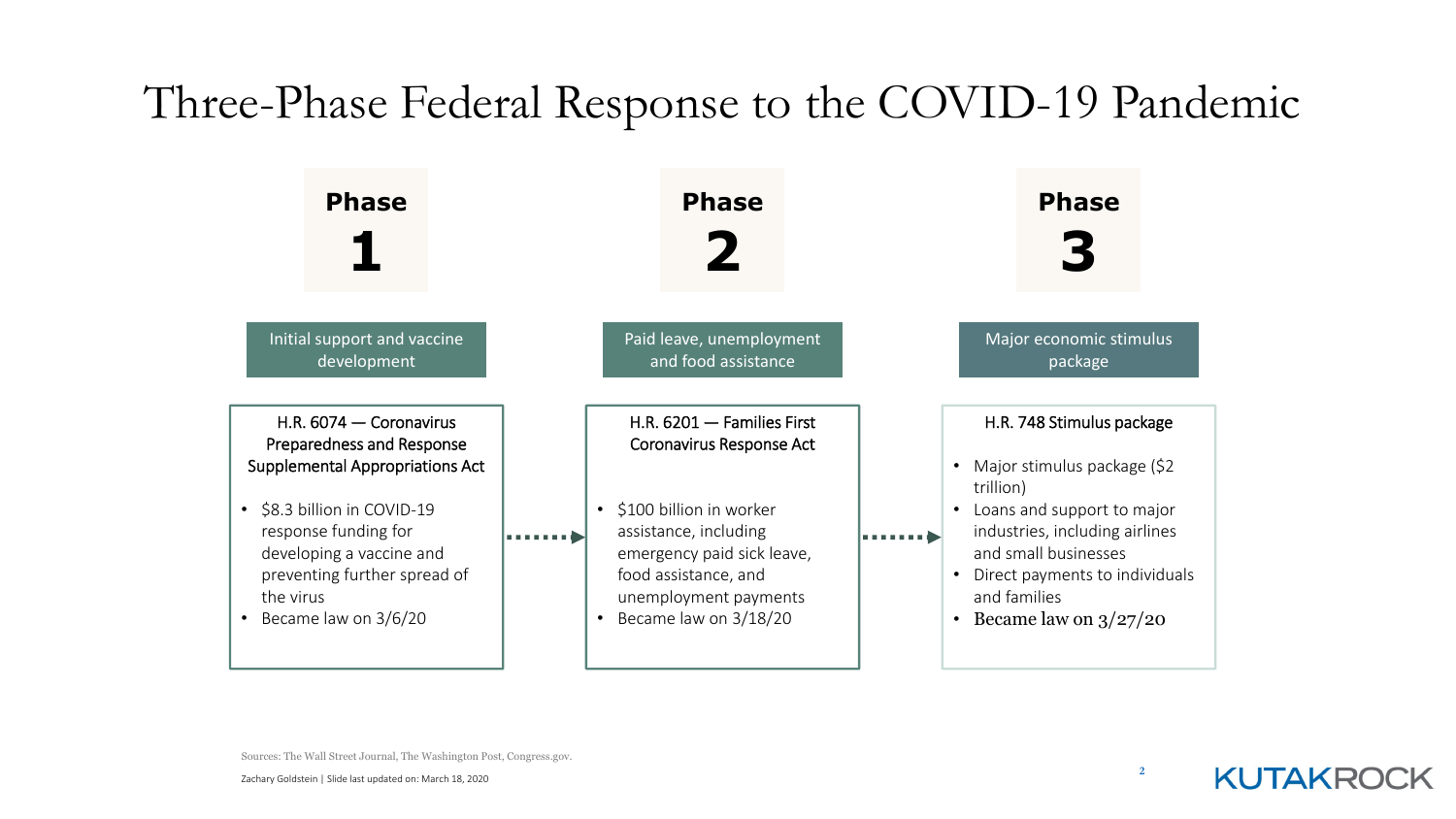### H.R. 6074: Coronavirus Preparedness and Response Supplemental Appropriations Act, 2020

![](_page_2_Figure_1.jpeg)

#### Bill overview

- Provides \$8.3 billion in emergency funding in response to the coronavirus outbreak for:
	- The development and manufacturing of vaccines and other supplies
	- State, local and tribal public health agencies
	- Loans for affected small businesses
	- Evacuations and emergency preparedness activities
	- Humanitarian assistance for affected countries
- The supplemental appropriations will be provided to the FDA, CDC, NIH, Public Health and Social Services Emergency Fund, Small Business Administration, Department of State, and USAID
- Designates the supplemental appropriations as emergency spending, which is exempt from discretionary spending limits

![](_page_2_Picture_11.jpeg)

Sources: Congress.gov.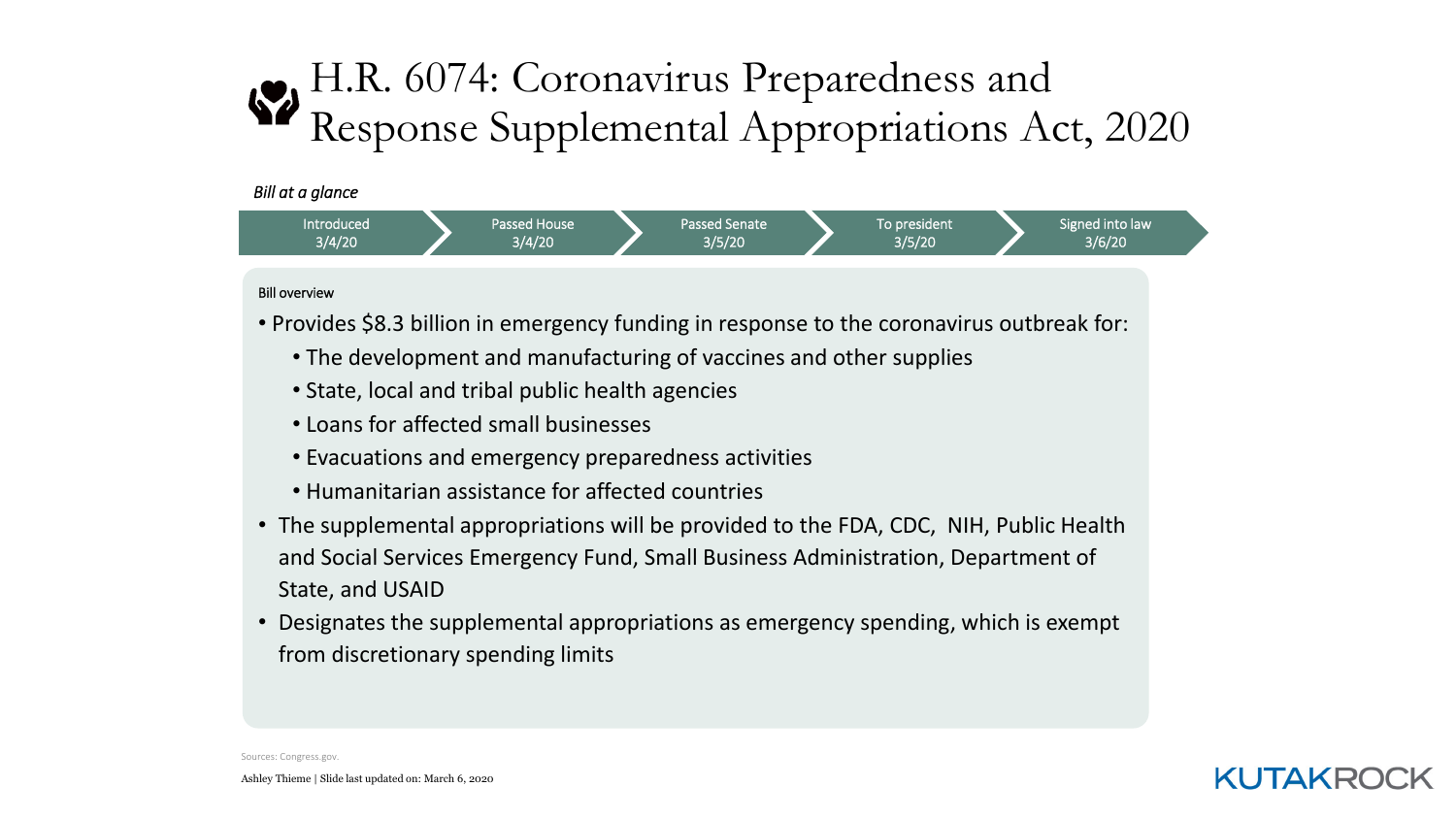# H.R. 6201 – Families First Coronavirus Response Act

*Bill at <sup>a</sup> glance*

![](_page_3_Figure_2.jpeg)

#### **Bill overview**

- Creates a federal emergency paid leave program administered by SSA
	- o The paid sick leave program initially only covered 20% of workers, and now covers even less after being scaled back to exempt small businesses
	- o The paid family leave program included now only covers parents whose childrens' schools have closed, notably leaving out those who must stay home to take care of ill family members
- Provides funds for nutrition assistance, including \$500 million for WIC and \$400 million for TEFAP
- Includes \$5 million for the Department of Labor to administer an emergency paid sick days program and \$250 for the Senior Nutrition program in the Administration for Community Living
- Offers provisions to ensure children's access to school lunches
- Suspends SNAP work requirements
- Requires OSHA to issue an ETS requiring employers in the health care sector to develop a comprehensive exposure control plan to protect workers from COVID-19
- Offers states \$1 billion for emergency grants and interest-free loans to support processing and paying unemployment insurance
- Requires private insurers to expand coverage of certain COVID-19 related expenses

Sources: Congress.gov; House Appropriations Committee, NPR, Vox.

**KUTAKRO**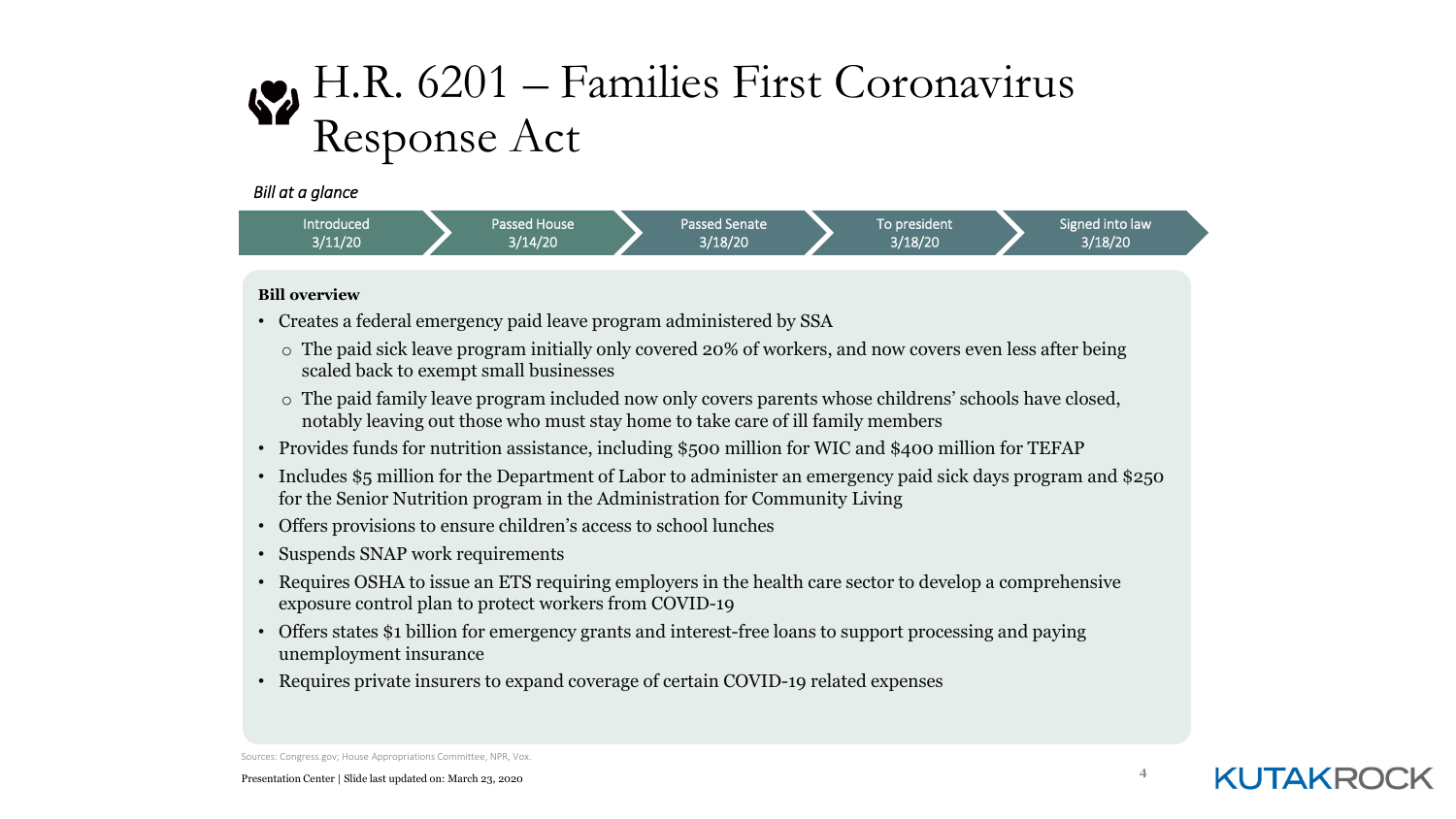# Emergency Paid Leave Requirements in H.R. 6201

|                                                                                                                 | What employers does this<br>apply to?                                                                                                                                                                                                                                                                          | What is the required duration<br>of leave?                                                                                                                                                                                                                                                     | What are qualifying reasons<br>for taking leave?                                                                                                                                                                                                                                                            | What is the required wage<br>replacement?*                                                                                                                                                                                                            |
|-----------------------------------------------------------------------------------------------------------------|----------------------------------------------------------------------------------------------------------------------------------------------------------------------------------------------------------------------------------------------------------------------------------------------------------------|------------------------------------------------------------------------------------------------------------------------------------------------------------------------------------------------------------------------------------------------------------------------------------------------|-------------------------------------------------------------------------------------------------------------------------------------------------------------------------------------------------------------------------------------------------------------------------------------------------------------|-------------------------------------------------------------------------------------------------------------------------------------------------------------------------------------------------------------------------------------------------------|
| Paid sick leave<br><b>Takes effect:</b><br>April 2, 2020<br><b>Expires:</b><br>December 31,<br>2020             | Private sector employers<br>$\bullet$<br>that have fewer than 500<br>employees<br>Public sector employers<br>$\bullet$<br>that have one or more<br>employees<br>Small businesses with less<br>$\bullet$<br>than 50 employees may be<br>exempted if leave<br>requirements would burden<br>the business too much | • Two weeks of paid sick<br>leave for full-time<br>employees that meet leave<br>eligibility requirements<br>Part-time employee leave<br>is based on the average<br>hours they work                                                                                                             | 1. Gov. mandated COVID-19<br>related quarantine<br>2. Health care provider<br>advised quarantine<br>3. Experiencing symptoms or<br>seeking diagnosis<br>4. Caring for quarantined<br>individuals or children who are<br>at home due to COVID-19<br>5. Experiencing a similar<br>condition as defined by HHS | If home due to reasons 1-<br>3: Regular rate of pay,<br>capped at \$511 daily and<br>\$5,110 in the aggregate<br>If home due to reasons 4-<br>$\bullet$<br>5: 2/3 of regular rate of<br>pay, capped at \$200 daily<br>and \$2,000 in the<br>aggregate |
| <b>Family and</b><br>medical leave<br>Takes effect:<br>April 2, 2020<br><b>Expires:</b><br>December 31,<br>2020 | Private sector employers<br>$\bullet$<br>that have fewer than 500<br>employees<br>Small businesses with less<br>$\bullet$<br>than 50 employees may be<br>exempted if leave<br>requirements would burden<br>the business too much                                                                               | • Ten weeks of paid family<br>and medical leave for full-<br>time employees that have<br>been with the company for<br>at least a month<br>Part-time employees are<br>"eligible for leave for the<br>number of hours that the<br>employee is normally<br>scheduled to work over<br>that period" | Unable to work or telework<br>$\bullet$<br>because caring for<br>quarantined individuals or<br>children who are at home<br>due to COVID-19                                                                                                                                                                  | At least 2/3 of regular rate<br>of pay, capped at \$200<br>daily and \$10,000 in the<br>aggregate                                                                                                                                                     |

\*Private sector employers that have less than 500 employees are eligible for a 100% payroll tax credit to cover required leave wages and certain medical expenses

Sources: Ways and Means Republicans, Department of Labor.

### **KUTAKROCK**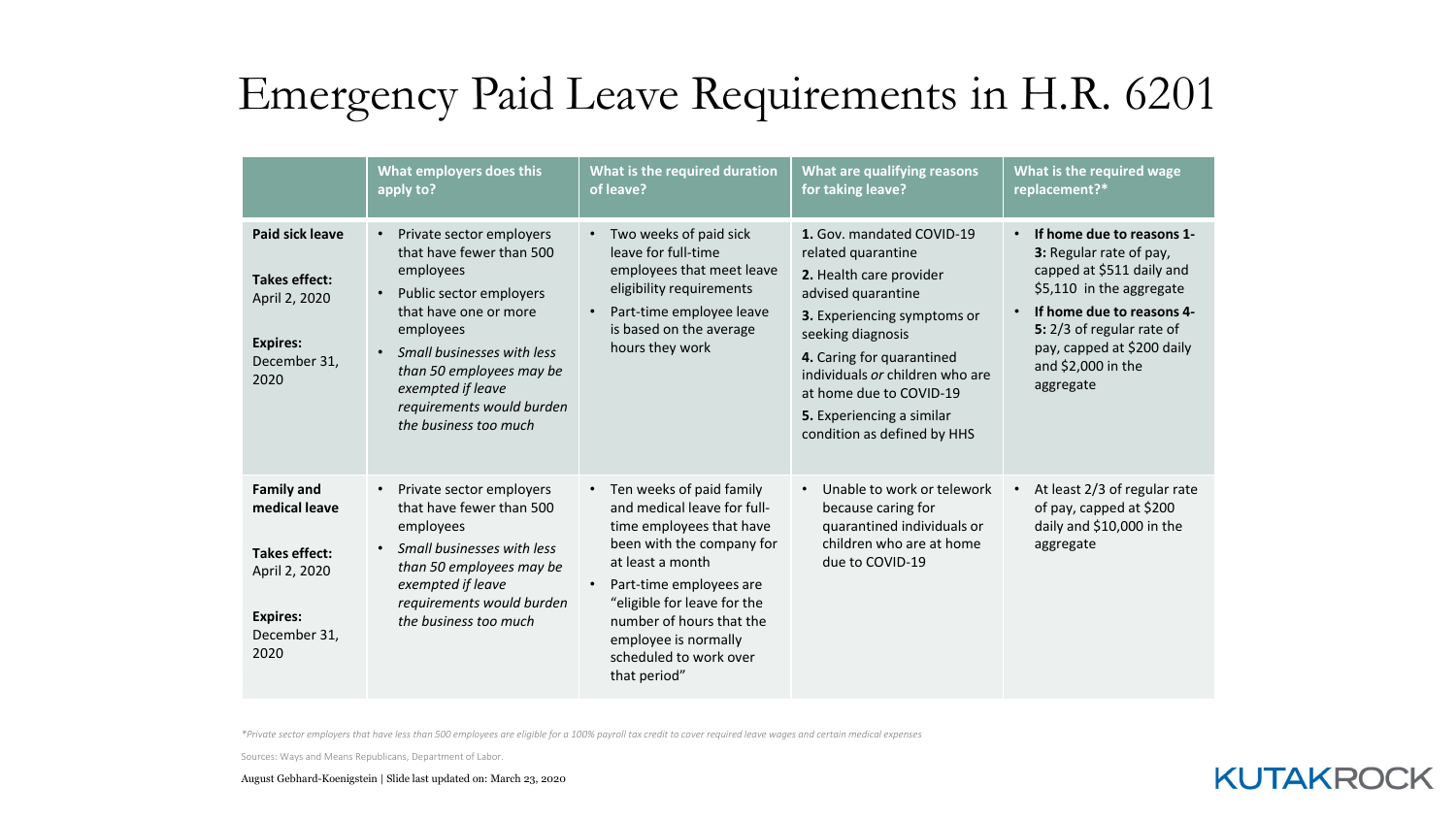## Phase 3 (H.R. 748): Middle Class Health Benefits Tax Repeal Act

| <b>Introduced</b><br><b>Passed Senate</b><br>3/23/20<br>3/25/20                                                                                                                                                                                                                                                                                                                                                                        | <b>Passed House</b><br><b>Signed into law</b><br>To president<br>3/27/20<br>3/27/20<br>3/27/20                                                                                                                                                                                                                                                                                                  |  |  |  |  |
|----------------------------------------------------------------------------------------------------------------------------------------------------------------------------------------------------------------------------------------------------------------------------------------------------------------------------------------------------------------------------------------------------------------------------------------|-------------------------------------------------------------------------------------------------------------------------------------------------------------------------------------------------------------------------------------------------------------------------------------------------------------------------------------------------------------------------------------------------|--|--|--|--|
| Total cost: \$2 trillion                                                                                                                                                                                                                                                                                                                                                                                                               |                                                                                                                                                                                                                                                                                                                                                                                                 |  |  |  |  |
| Direct payments to individuals:<br>\$1,200 per adult, with an additional \$500 per child<br>The full amount will go to individuals who earn<br>$\bullet$<br>>\$75,000/year or \$150,000 for married couples; the<br>payments scale down for higher-earning individuals,<br>phasing out completely at \$99,000 for individuals,<br>\$146,500 for heads of households with one child, and<br>\$198,000 for joint filers without children | <b>Hospital investments</b><br>$\bullet$<br>\$100 billion for hospitals<br>\$1 billion to Indian Health Service<br>\$16 billion for building a stockpile of medical<br>equipment<br>Increases reimbursements by 20% for treating<br>Medicare patients with coronavirus                                                                                                                          |  |  |  |  |
| \$500 billion lending funds for industries, states,<br>$\bullet$<br>and localities<br>Loans for companies with more than 500 employees<br>$\bullet$<br>\$25 billion in loans to airlines; \$4 billion to cargo<br>carriers<br>Bans loans to businesses owned by the president, vice<br>$\bullet$<br>president, heads of executive departments, or members<br>of Congress                                                               | \$350 billion in loans for small businesses<br>• Loans to small businesses would be forgiven if payrolls<br>are maintained<br>Unemployment benefits increased \$600/week for<br>four months<br><b>New Treasury IG and Congressional Oversight</b><br><b>Board</b><br><b>State and Local Funds</b><br>• \$150 billion for state and local funds, including \$8<br>billion for tribal governments |  |  |  |  |

![](_page_5_Picture_5.jpeg)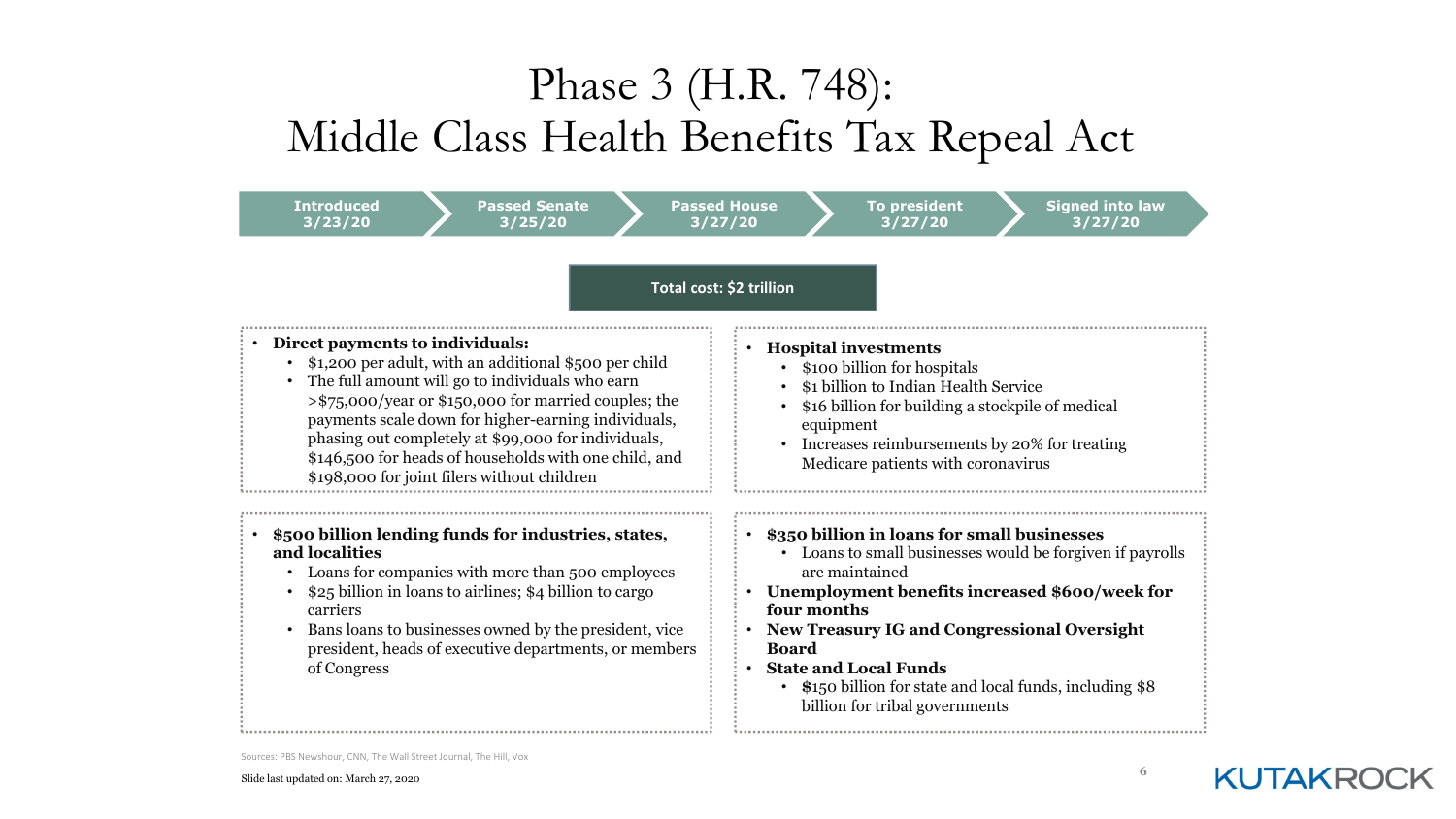### The Enacted Stimulus Package Contains Numerous Provisions That Pertain To The Financial Sector

**The bill supports Fed lending and offers different types of regulatory relief**

Authorizes the Treasury Department to direct **\$454 billion in support of Federal Reserve lending** programs; the Fed designs and runs its programs, but must receive DOT approval on any proposed plans

Authorizes **the Federal Deposit Insurance Corporation** (FDIC) to **revive crisis‐era backstop measures** allowing it to guarantee bank‐issued debt, as well as noninterest‐bearing transaction deposits (e.g. checking accounts) beyond the FDIC's typical \$250,000 limit

Allows banks the option of **temporarily delaying compliance with the Current Expected Credit Losses (CECL) standard,** an accounting standard used to estimate allowances for credit losses

**Protects consumers' credit reports** in the event that they must make any coronavirus‐related loan modifications; does so by requiring financial instructions to designate qualifying modified loan payments as "current" in reports to credit reporting agencies until 4 months after the state of emergency has been officially lifted

**Eases capital requirements for small banks** by decreasing the community bank leverage ratio by 1 percent (from 9 percent to 8 percent)

**6**

**2**

**3**

**4**

**5**

**6** Suspends federal student loan payments until Sep. 30, allows up to 6 months of forbearance for consumers<br>
who have taken out federally backed mortgage loans, and hans foreclosures on such loans for 60 days who have taken out federally backed mortgage loans, and **bans foreclosures** on such loans **for 60 days**

**KUTAKR**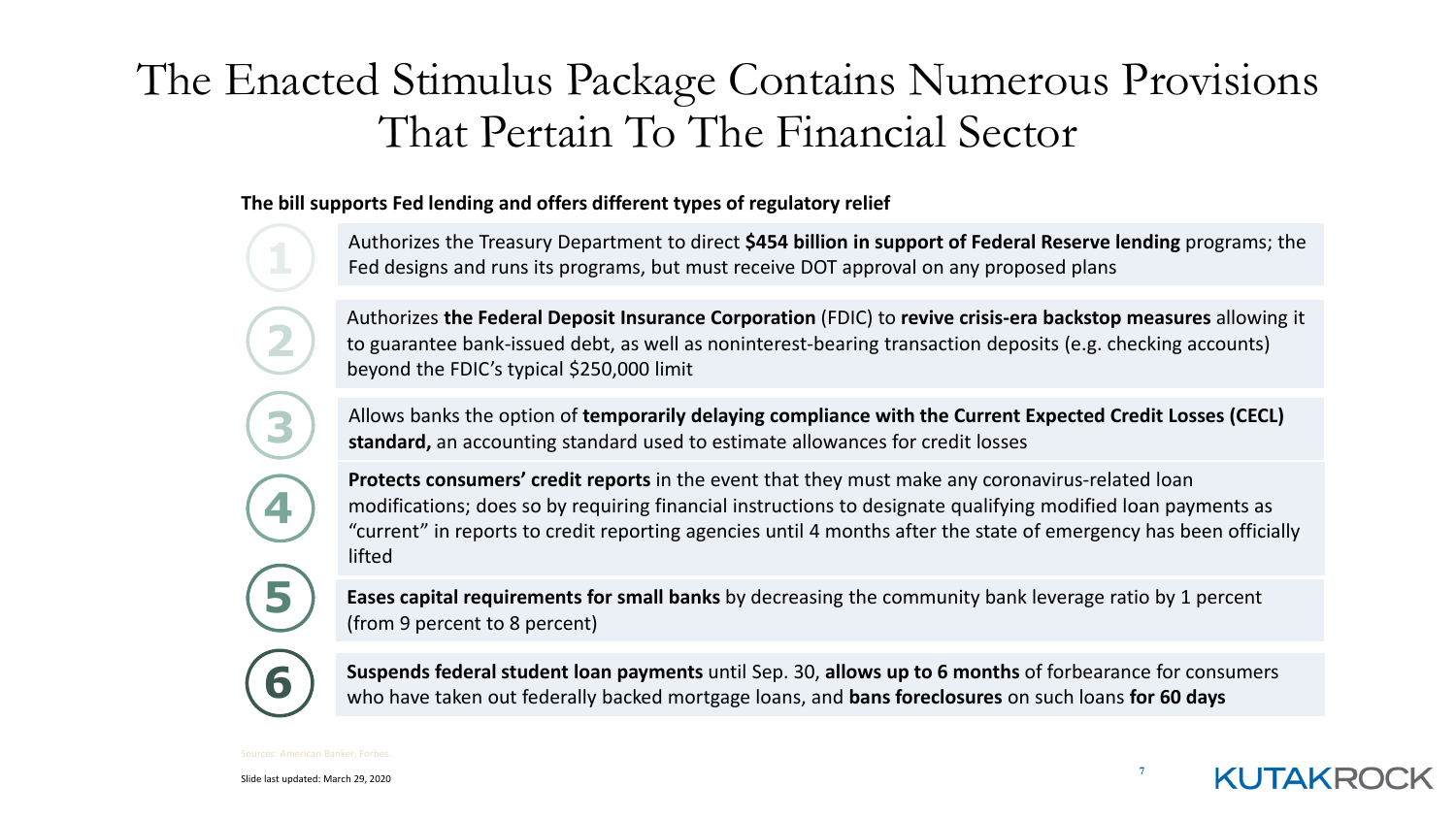# The Federal Government is Trying To Stabilize The Economy

• Delaying the April 15th tax filing deadline

• Individuals may delay as much as \$1 million in income taxes owed, while corporations can delay up \$10 million in

by three months

#### Key agencies and their responses

![](_page_7_Picture_2.jpeg)

- Worked on economic package that includes sending American workers checks and support small businesses
- Will advance funds to businesses so they can cover the costs of the paid sick leave requirements
- Parent agency of the IRS

![](_page_7_Picture_7.jpeg)

**Small BusinessAdministration (SBA)**

- Released guidance for small businesses and is making available low‐interest Economic Injury Disaster Loans (EIDLs) of up to \$2 million to affected business and non‐profits
- The \$8.3 billion supplemental appropriations bill signed by President Trump on March 6 allows for \$1 billion in subsidized "Small Business Disaster Loans" and includes \$20 million for the SBA to administer them

![](_page_7_Picture_11.jpeg)

taxes

**Consumer Financial ProtectionBureau (CFPB)**

•• Has released guidance advising consumers on how to best protect themselves financially in the midst of coronavirus

![](_page_7_Picture_14.jpeg)

**Department of the Treasury <b>IDENTIFY INTERNATION** Internal Revenue Service (IRS)  $\left(\frac{1}{2}\right)^{1/2}$  Federal Reserve System

- Fed Funds Rate decreased to between 0 and 0.25
- • Ramped up quantitative easing, first to \$700 billion and now unlimited
- Decreased discount rate 150 basis points and urged usage of discount window
- Expanded 2 lending facilities and created 3 new ones
- Suspended some Dodd‐Frank capital requirements
- Facilitating foreign purchases of US Dollars
- Expanding repurchase agreement (repo) operations
- Creating <sup>a</sup> small business lending facility ‐ "Main Street Business Lending Program"

**8**

Sources: usa.gov, AP, CNBC, Justin Wolfers, The Wall Street Journal, House Appropriations Committee.

![](_page_7_Picture_26.jpeg)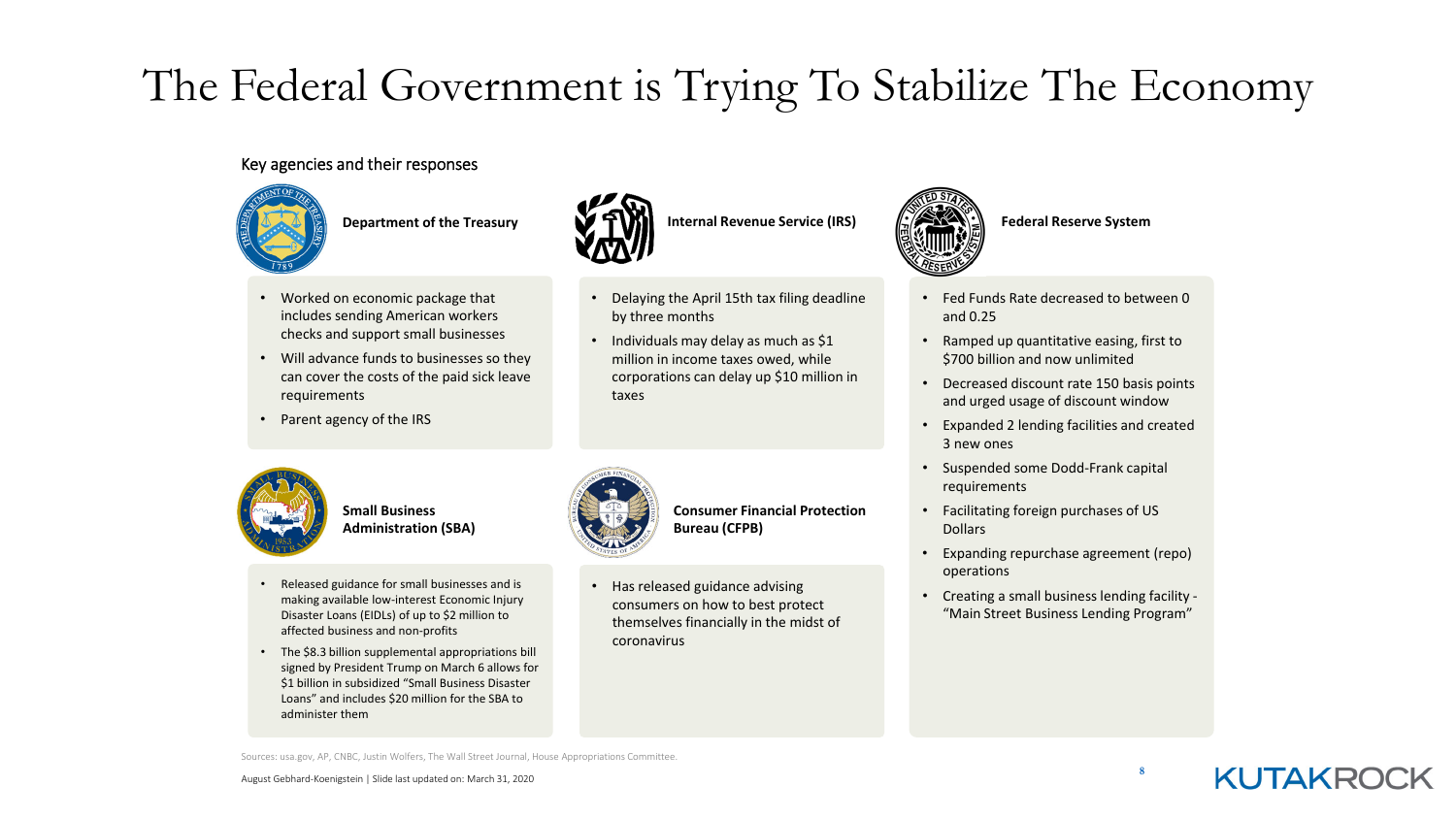# The Fed Is Using Many Of The Tools At Its Disposal (1/2)

#### Key actions taken by the Fed

#### **1. Decreased Federal Funds Rate**

- Cutting the rate makes borrowing cheaper because various consumer loan interest rates are pegged to it
- Federal Funds Rate <sup>=</sup> interest rate that banks must pay to lend funds to each other overnight
- The Fed decreased the rate down to between 0 and 0.25

#### **2. Massive quantitative easing**

- Quantitative easing <sup>=</sup> Federal Reserve purchases government bonds and other assets to add cash to the market
- Originally stated it would buy \$700 billion in bonds and mortgage‐backed securities, but has announced no‐limit purchases of corporate and municipal bonds

![](_page_8_Picture_9.jpeg)

#### **3. Expanded discount window**

- Discount window <sup>=</sup> short term loans directly from the Federal Reserve for banks
- Discount rate <sup>=</sup> rate banks pay on those short term loans; the Fed decreased the rate by 150 basis points
- Using the discount window usually signals distress, but major banks announced they would use it to decrease stigma

#### **4. Relaunched lending facilities and created new ones**

- Lending facilities <sup>=</sup> short term loans to financial institutions secured by certain high‐quality assets, to limit uncertainty in markets for those assets
- Lending facilities expanded or created: Money Market Mutual Funds (including municipal), corporate debt, and consumer debt

Sources: Board of Governors of the Federal Reserve System, The Brookings Institute, Street Insider.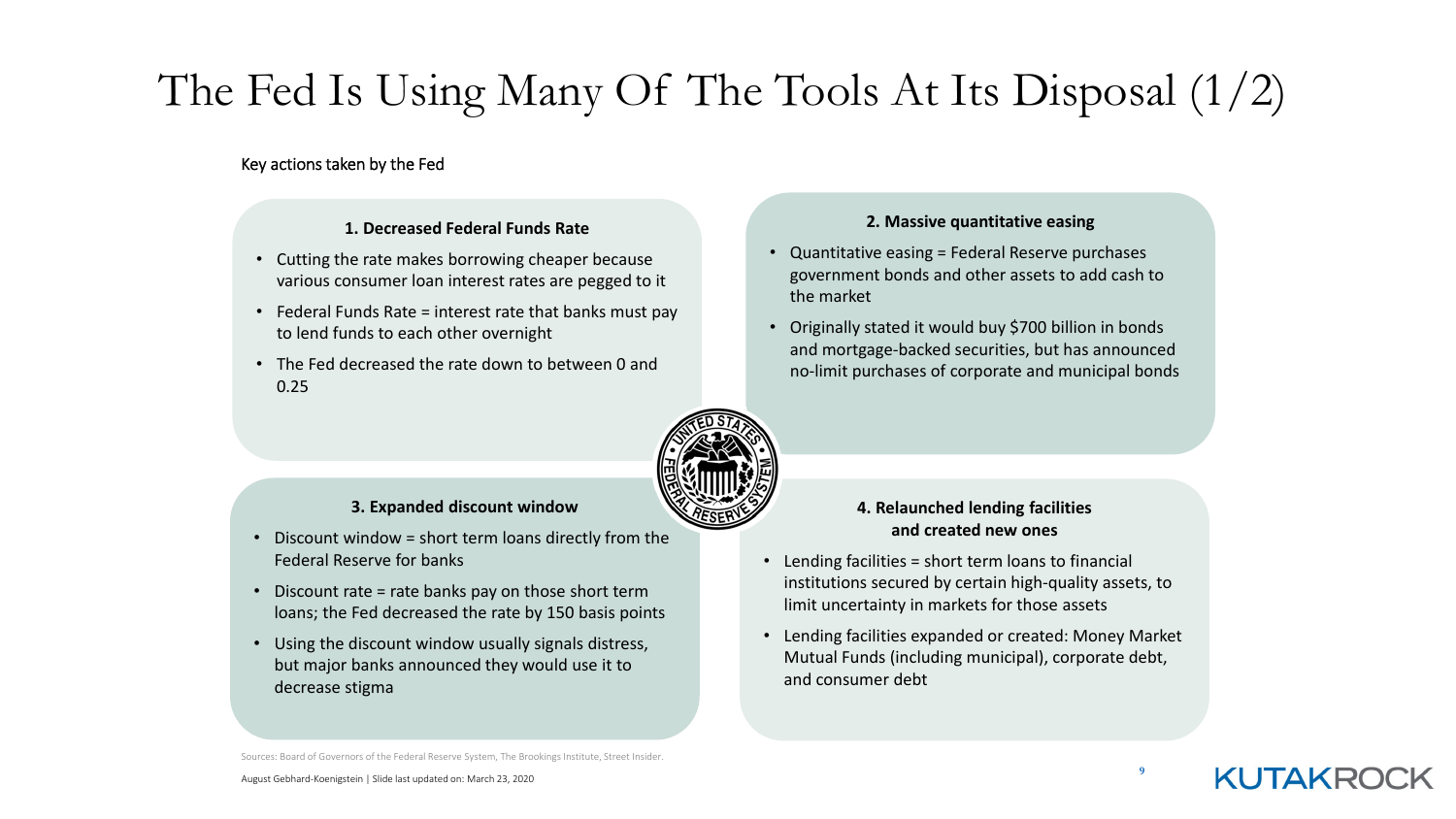# The Fed Is Using Many Of The Tools At Its Disposal (2/2)

#### Key actions taken by the Fed

#### **5. Encouraging lending by banks**

- The Fed is temporarily doing away with various regulatory requirements; it has gotten rid of the reserve requirement, and is encouraging banks to reach in to loss‐absorbing capital they are required by Dodd‐Frank reforms to hold
- By encouraging banks to utilize other forms of capital – like regulatory capital – the Fed wants to stimulate lending so that credit does not dry up

![](_page_9_Picture_5.jpeg)

#### **7. Expanded repo operations**

- Two repos capped at \$500 billion
- Repo <sup>=</sup> repurchase agreement operations
- Repo market disruptions can disrupt the federal funds rate, so the Fed is injecting liquidity into these markets to keep them running smoothly

#### **6. International liquidity swaps**

- The Fed is facilitating international central bank access U.S. Dollars by lowering the pricing on international liquidity swap arrangements and extending maturity periods
- The Fed is trying to improve the global liquidity of the U.S. Dollar so that other central banks can lend those dollars to banks that need access to them

#### **8. Small business lending**

- The Fed has announced that it will establish the Main Street Business Lending Program to support small and medium‐sized businesses and make it easier for themto access credit
- The program is meant to complement efforts by the Small Business Administration

Sources: Board of Governors of the Federal Reserve System, The Brookings Institute, Street Insider.

**10**

KUTAKRO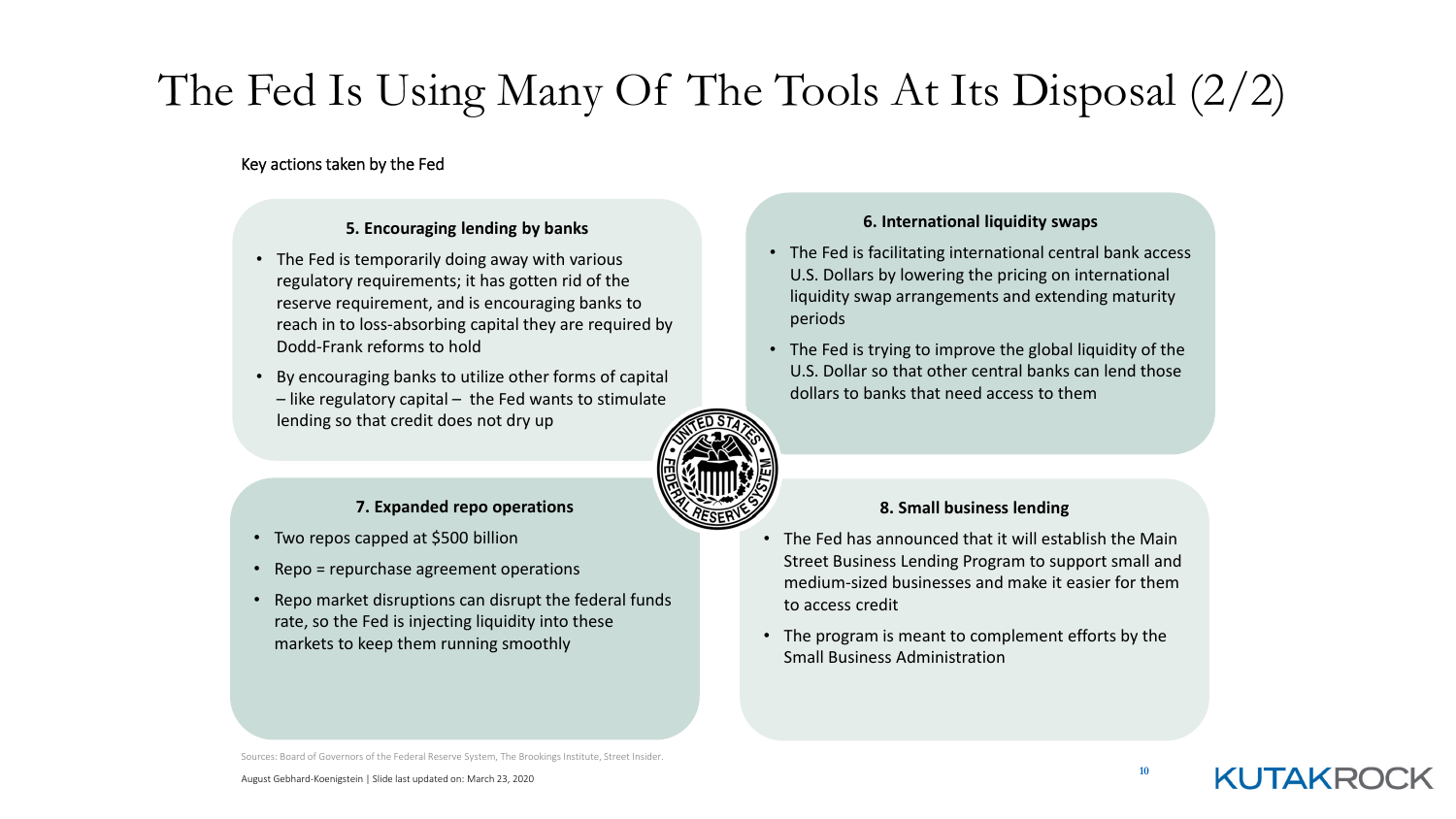### The U.S. Has Taken Various Internationally-Focused Actions

#### Key foreign policy actions

![](_page_10_Picture_2.jpeg)

- The US has enacted travel bans from 28 European nations in the Schengen Area, as well as the UK and Ireland; there are exemptions for Americans and family members of Americans
- Travel into the US is also suspended for passengers who have been in China or Iran in the last 14 days; there are exemptions for Americans, but with certain restrictions in place
- The US has closed is closed its northern border with Canada and its southern border with Mexico, exempting only essential traffic

![](_page_10_Picture_7.jpeg)

- President Trump initially said that restrictions on European travel also applied to cargo, but the White House later clarified that this was not the case
- • Still**,** passenger planes carry a lot of cargo, and the ban will likely lead to a decrease in flights/capacity, disrupting trade and supply chains
- US trade officials granted tariff exemptions for dozens of Chinese medical exports, like exam gloves and surgical drapes; US officials are reportedly weighing further tariff relief for China and other nations

![](_page_10_Picture_11.jpeg)

- President Trump stated that he instructed the Department of Energy to buy "large quantities" of crude oil for the Strategic Petroleum Reserve
- • The Strategic Petroleum Reserve stores petroleum for emergency situations and is meant to protect against disruptions in the international petroleum supply
- President Trump said the move would aid the US oil industry in the wake of falling oil prices, in addition to helping the country achieve energy independence

Sources: CNN, The New York Times, The Wall Street Journal, Forbes, Financial Times, The Hill, POTUS, Twitter.

**11**

**KUTAKROCK**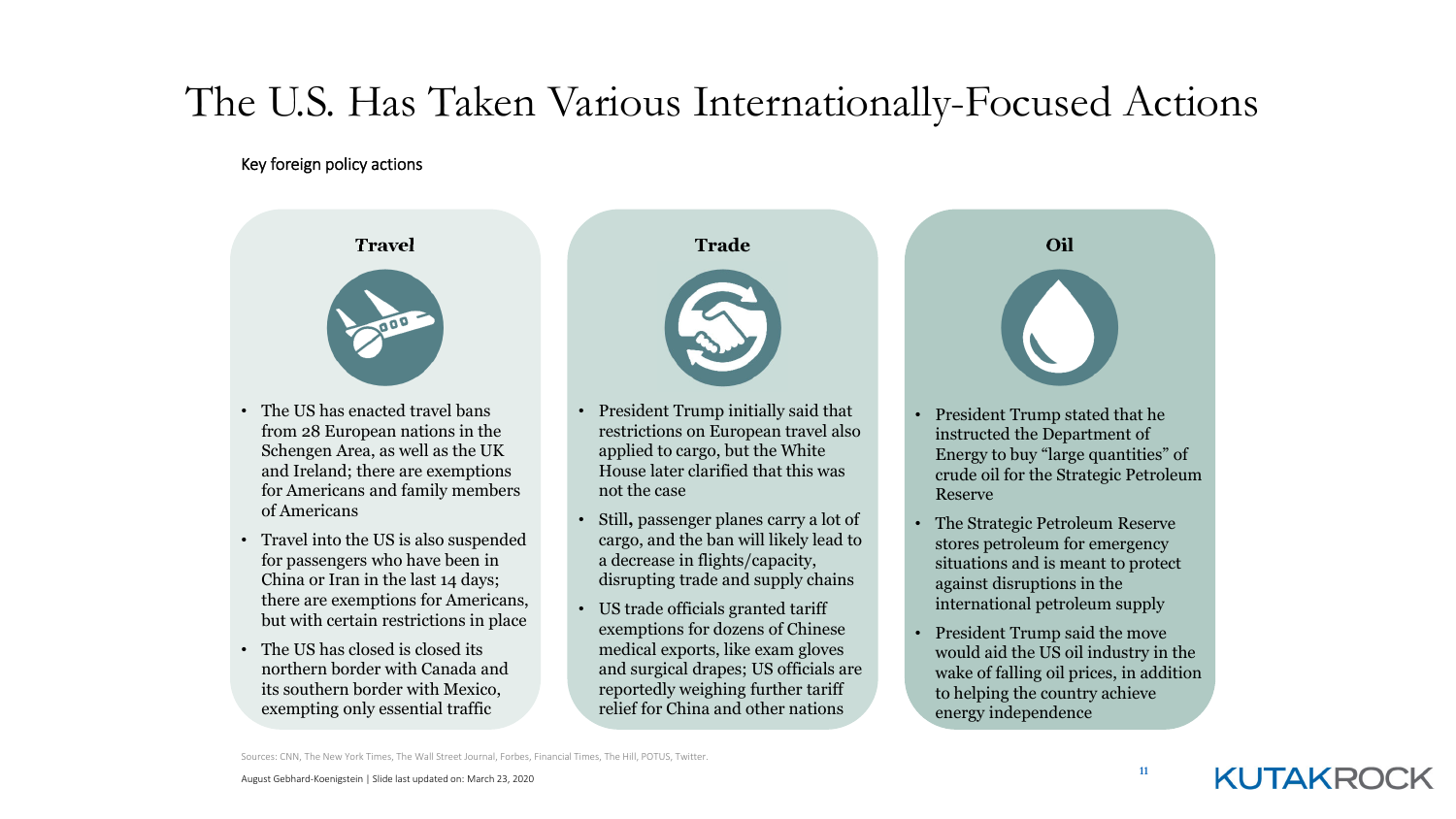# Coronavirus Small Business Relief Programs Exist at the Federal, State And Local, And Corporate Level

![](_page_11_Picture_1.jpeg)

Loans are the most common option for relief, though some entities are also making grants available through their business assistance programs

![](_page_11_Picture_3.jpeg)

**Federal loans:** The SBA is providing low‐interest disaster loans of up to \$2 million dollars to small businesses, private non‐ profits, and small‐scale agricultural cooperatives that have been hurt financially by COVID‐19. The stimulus package approved by the Senate also includes \$350 billion in small business loans.

**Federal Reserve Main Street Business Lending Program:** The Fed announced that it is establishing <sup>a</sup> new program to support SMEs and make it easier for them to access credit. The program is meant to complement efforts by the SBA.

**IRS tax filing and payment extension:** The International Revenue Service (IRS) has delayed the April 15th tax filing deadline to July 15. Small business filers can delay up to \$1 million in taxes without incurring any penalties.

**State and local relief programs:** States and localities around the country are posting new information about their business assistance programs; these can typically be found on governors' websites and vary in their eligibility requirements, their type of relief (loan vs. grant), and their application processes.

**Corporate relief programs:** Amazon has set up <sup>a</sup> \$5 million Neighborhood Small Business Relief Fund to give grants to businesses in Seattle neighborhoods; Facebook has established <sup>a</sup> Small Business Grants Program and has committed to providing \$100 million in grants and Facebook advertising credits for up to 30,000 small businesses internationally.

**12**

**KUTAKR**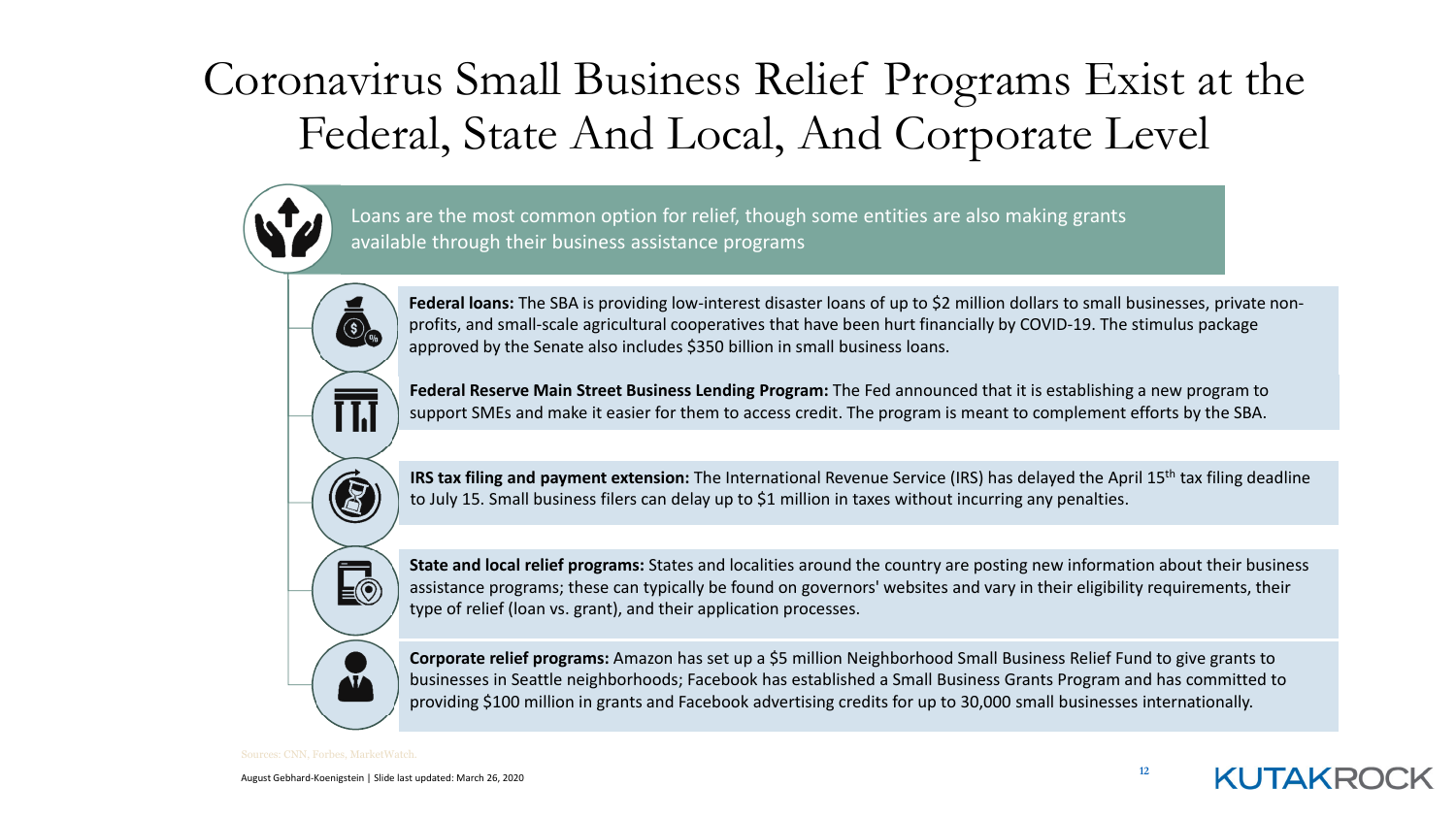## Key Small Business Provisions In The Stimulus Package

Some researchers estimate that small businesses could need up to \$1.5 trillion cash injections from the federal government, far more than the stimulus currently provides

![](_page_12_Figure_2.jpeg)

**KUTAKROCK**